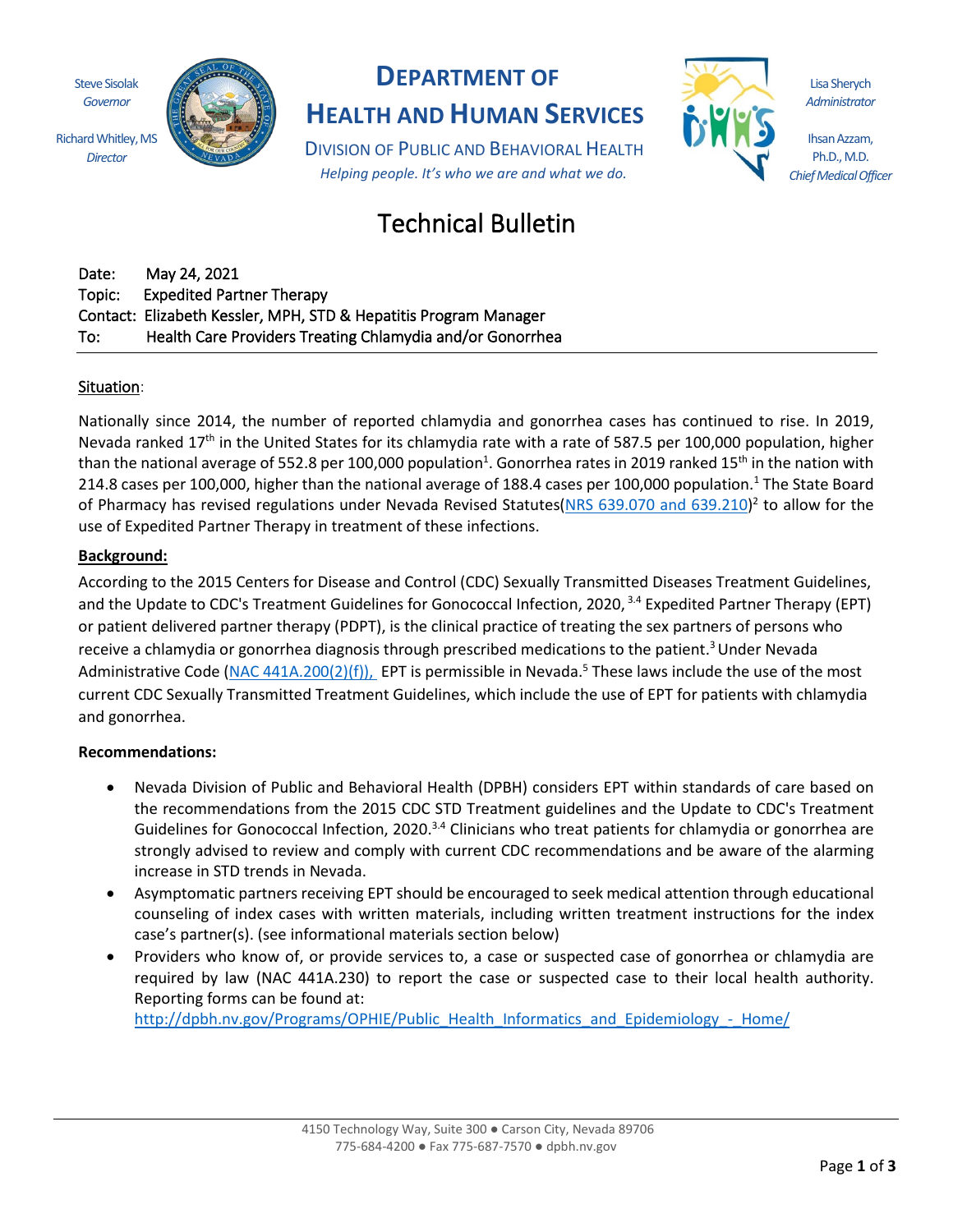#### **Summary Guidance for the Use of EPT<sup>4</sup>**

**Eligible Patients:** Partners to persons with a clinical diagnosis of *Chlamydia trachomatis* or *Neisseria gonorrhea*, preferably confirmed with a laboratory test, who are unable or unlikely to seek a medical evaluation.

**Eligible Partners:** Asymptomatic heterosexual partners who were exposed within the previous 60 days (or most recent sex partner if none in the previous 60 days), and who are unable or unlikely to seek medical care.

• *EPT is not recommended in the following situations:* gonorrhea and chlamydial infection in men who have sex with men, women with trichomoniasis, patients with infectious syphilis, and pregnant women.

**First-choice Partner Management Strategy:** Attempt to refer partners for complete clinical evaluation, STD/HIV testing, counseling, and treatment.

**Recommended Drug Regimens for Sex Partners Receiving EPT: \***

- *Patients diagnosed with chlamydia, but not gonorrhea: \*\** 
	- o Doxycycline 100 mg orally BID for 7 days OR
	- o Azithromycin 1 gram orally in a single dose
- *Patients diagnosed with gonorrhea but not chlamydia: \*\**
	- o 800 mg oral dose of cefixime
- *Patients diagnosed with both gonorrhea and chlamydia: \*\**
	- o 800 mg oral dose of cefixime PLUS
	- o Doxycycline 100 mg orally BID for 7 days

**Informational Materials:** Health care professionals must provide patients participating in EPT with counseling and written materials to include:

- A warning about administering EPT to pregnant partners;
- Information about the antibiotic and dosage prescribed or provided;
- Information about the treatment and prevention of STDs;
- The requirement of abstinence until a period of time after treatment;
- Notification of the importance of sex partners to receive testing for HIV and other STDs;
- Notification of the risk to self, others, and the public health if the STD is not completely treated;
- The responsibility of the sex partner to inform his/her sex partner(s) of the STD risk and importance of examination and treatment; and
- Other information deemed necessary by the Local Health Department.

**Patient Re-testing:** Patients treated for chlamydia and/or gonorrhea should be re-tested *three (3) months* after the treatment to identify possible re-infection.

**Liability:** Health care providers or pharmacists who dispense EPT in accordance with NAC 441A.200(2)(f) shall **not** be subject to liability or be deemed to have engaged in unprofessional conduct.

#### Resources:

- *1. CDC STD Surveillance Report. Available online at:* <https://www.cdc.gov/std/default.htm>
- *2. Nevada Revised Statutes Chapter 639. Available online at:<https://www.leg.state.nv.us/NRS/NRS-639.html>*
- 3. *STD Treatment Guidelines, 2015. Available online a[t http://www.cdc.gov/std/treatment/.](http://www.cdc.gov/std/treatment/)*
- 4. *Update to CDC's Treatment Guidelines for Gonococcal Infection, 2020. Available online at:* [https://www.cdc.gov/mmwr/volumes/69/wr/mm6950a6.htm?s\\_cid=mm6950a6\\_w](https://www.cdc.gov/mmwr/volumes/69/wr/mm6950a6.htm?s_cid=mm6950a6_w)
- *5. Nevada Administrative Code 441A. Available online at<https://www.leg.state.nv.us/NAC/NAC-441A.html>*
- *6. DPBH 201 Fast Facts. Available online at: [http://dpbh.nv.gov/Programs/STD/dta/Publications/Sexually\\_Transmitted\\_Disease\\_\(STD\)\\_Prevention\\_an](http://dpbh.nv.gov/Programs/STD/dta/Publications/Sexually_Transmitted_Disease_(STD)_Prevention_and_Control_Program-_Publications/) [d\\_Control\\_Program-\\_Publications/](http://dpbh.nv.gov/Programs/STD/dta/Publications/Sexually_Transmitted_Disease_(STD)_Prevention_and_Control_Program-_Publications/)*
- *7. Expedited Partner Therapy in the Management of Sexually Transmitted Diseases. 2006. Available online: [www.cdc.gov/std/EPT](http://www.cdc.gov/std/EPT)*